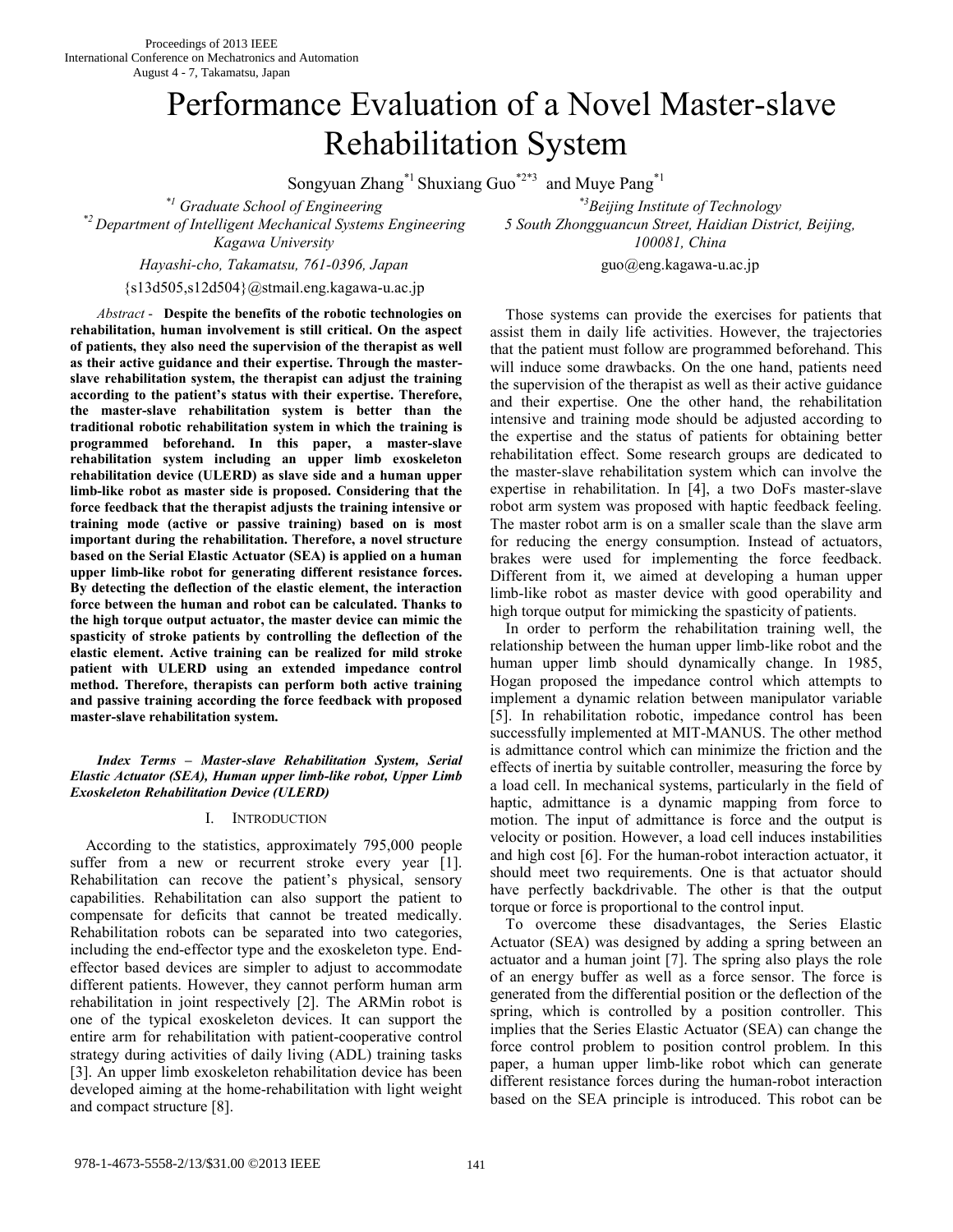applied as the master device operated by the therapist during the master-slave rehabilitation.

This paper is organized as follows. Some benefits of master-slave rehabilitation and requirements for human-robot interaction are introduced first in section I. An upper limb exoskeleton rehabilitation device and a human upper limb-like robot which constitute the master-slave rehabilitation system will be introduced in section II, including the structure and the principle of resistance generating. The controller design is introduced in section III. Some experiments are carried out for evaluating the performance and feasibility of the proposed robotic system in section IV. The last section presents some conclusions.

## II. SYSTEM INTRODUCTION OF THE MASTER-SLAVE **REHABILITATION**

## *A. Introduce the Upper Limb Exoskeleton Rehabilitation Device (ULERD) as a slave device*

 The motivation for the ULERD design was to provide passive and active training for patients with motor dysfunction (Fig.1). This device can provide assistance to the patient's impaired upper limb including the elbow extension/flexion, forearm pronation/supination, and wrist flexion/extension actions. By detecting the motion of forearm with MTx sensor, this device can also provide reasonable resistance force for obtaining better effects [8].



Fig.1 A person is wearing the ULERD

 Therefore, this device has three active DoFs in elbow and wrist joint. Another four passive DoFs were added to the elbow and wrist joints to correct any misalignment between the human and device joints. The mass of the device was decreased as light as possible. The total mass is 1.3kg. For the safety, a helical capstan shaft is designed apart from the motor shaft when overload, and force between the forearm and device is detected by a load cell avoiding danger. An exoskeleton device with these features is suitable for homerehabilitation. In previous researches, multi-strategries have been realized with the ULERD, including the master-slave rehabilitation and self-rehabilitation. In [9][10], a haptic device (Phantom Omni) and the ULERD constitute the master-slave rehabilitation system for performing the training with a Human Mechine Interface (HMI). And the ULERD was applied on the imparied side and a haptic device (Phantom Premium) was used as a manipulator on the intact side [11]. The joint space symmetry in which the motions are mirrored and the joints of each limb follow the same angles was considered.

#### *B. Introduce the human upper limb-like robot*

Both of two kinds of haptic devices (Phantom Omni and Phantom Premium) used in pervious researches can be manipulated by the therapist for rehabilitation with force feedback. However, the motor impedance (mechanical impedance) as shown in (1) which represents a measure of how much the motor resists motion when adding an extra force

$$
Z(w) = \frac{f(w)}{v(w)}\tag{1}
$$

where  $Z(w)$  represents the motor impedance,  $f(w)$  means the resistive force, and  $v(w)$  represents the velocity is not enough for mimicking a stroke patient. In the other word, these devices cannot provide enough torque for reflecting the stroke patient's status, even if the spasticity. In some literatures, the  $f(w)$  is extended to the following terms: [12]

$$
f(w) = f_f(w) + f_d(w) + f_i(w) + f_b(w) + \Delta f(w)
$$
 (2)

where  $f_f$  represents the Coulomb friction force which will increase the motor impedance in the low frequency range.  $f_d$ represents the linear damping force and increases the motor impedance over the entire frequency range, *fi* increases the impedance in the high frequency range,  $f<sub>k</sub>$  is the bias value of the force output, and the  $\Delta f(w)$  represents forces due to other factors.

One of the principal barriers to achieving high impedance accuracy and precision are the dynamic of the device itself. Commercial haptic devices like Phantom Premium and Phantom Omni can provide good performance on the force feedback with perfect backdrivability. It will become increasingly difficult with large actuators, drive mechanisms, and linkages which will lead to more inertia and friction as the demand for force production continues to rise. For the stroke patient, especially the severe patient, the spasticity causes large force production. In order to mimic the human's upper limb well, even the spasticity, large output torque actuator is necessary.

Considering about these requirements, a stepping motor producted by the Oriental motor in Japan was first selected in this paper. This motor can output 16N∗ m maximum torque after adding a high reduction gear. However, a high reduction gear with 1:120 ratio makes the device non-backdrivable. The drivetrain of this robot was designed considering the operability and feasibility. The cable-pulley transmission method which is widely applied on haptic device can bear enough torque. However, in order to transmit force in two directions, the cable winds around a grooved pulley and main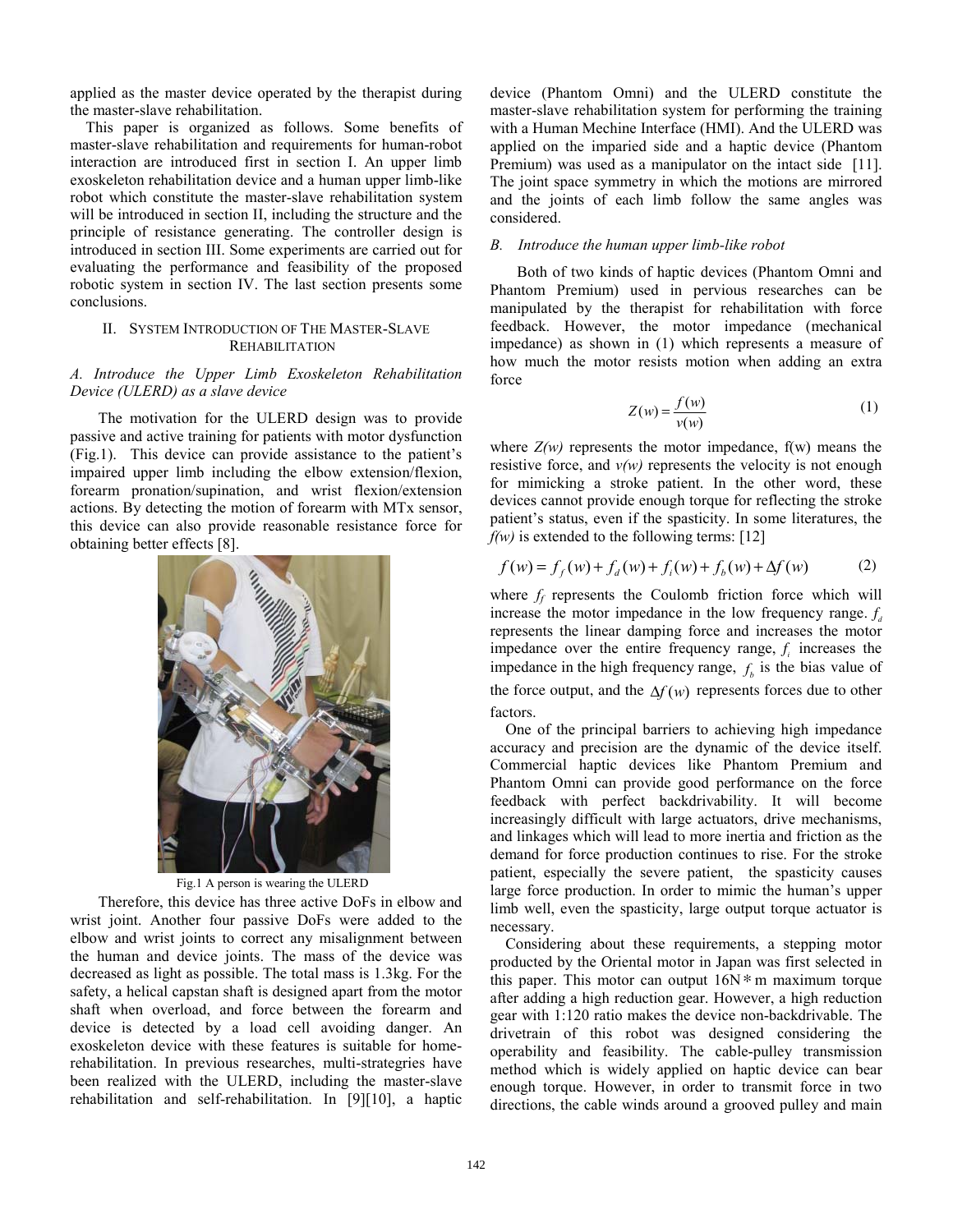pulley must be designed in "8" mode. Therefore, the motor must be designed near to the elbow joint which decrease the operability. The design showed in Fig.2 is chosen by adding a clutch directly for connecting the shaft of the motor and the device after considering the condition of the device. Two linkage bars and a long bar are fixed with the axis with two modules which are fasten to the axis. This device is compact, and does not hamper the operation of therapists.

On the other hand, high reduction gear induces more inertia and friction even if the harmonic reduction gear is applied. To overcome these disadvantages, the serial elastic actuator was designed by adding an elastic element between the motor and its output. Serial elastic actuator (SEA) has a spring placed in the actuator output. By measuring the deflection of the spring, the actuator gives an accurate measurement for closed-loop actuator force control. In this paper, two linkage bars with good stiffness were applied instead of the spring as the elastic element.



Fig.2 The human upper limb-like robot designed with CATIA



Fig.3 The deflection of the linkage bar related to the exerted force

Fig.3 shows the deflection of the linkage bar related to the exerted force. The flexible curve equation can be written as (3). When calculating the deflection on the extreme point, (4) is applied, in which *y* represents the deflection of the linkage bar, *P* represents the exerted force, *L* is the length of the linkage bar, *E* and *J* represent the elastic modulus and the moment of inertia respectively. Since the elastic element used in proposed robot is a steel bar with good stiffness, the moment of inertia can be written as (5). At last, the relationship between the deflection and the length of the elastic bar can be obtained as (6). Here the *P* approximately

equates to 100N, *d* equates to 0.005m, and *E* equates to 200GPa. In order to decrease the error, the deformation at the extreme point was enlarged by a long bar which is fixed on the shaft. The long bar keeps straight and it provides a reference position when detecting the deflection of the long bar. Considering the condition of the robot, the length of the elastic bar was chosen as 80mm at last.

$$
y(x) = \frac{1}{EJ}(-PL\frac{x^2}{2} + \frac{1}{6}Px^3)
$$
 (3)

$$
y = -\frac{PL^3}{3EJ}
$$
 (4)

$$
J = \frac{\pi d^4}{64} \tag{5}
$$

$$
y = -\frac{64PL^3}{3E\pi d^4} \tag{6}
$$

During the human-robot interaction, the actuator should not resist the human motion and generate only the desired force. Therefore, the measurement accuracy of the deflection of the elastic bar is important. The slide rheostat with low friction and the distance measurement sensor (SHARP 2Y0A21) were considered first. Through several experiments, results revealed that the friction of the slide rheostat will influence the measurement accuracy, and the noise of the distance measurement sensor also brings some disadvantages when performing the control even if some filter processing methods are applied. In order to avoid these disadvantages, the structure showed in Fig4 was decided. The structure mainly contains two parts, which are the optical sensor and the distance adjustment frame. By regulating the distance adjustment frame, the friction between the extreme part and the optical sensor part can be adjusted. During the measurement, the origin displacement of the long bar seems as the reference, since the long bar always keeps straight. Therefore, by controlling the deflection of the elastic bar, different resistance forces can be generated. The relationship between the deflection and the output resistance force can be written as  $(7)$ , where *F* represents the resistance and the *k* is the coefficient.



Fig.4 The deflection of the linkage bar related to the exerted force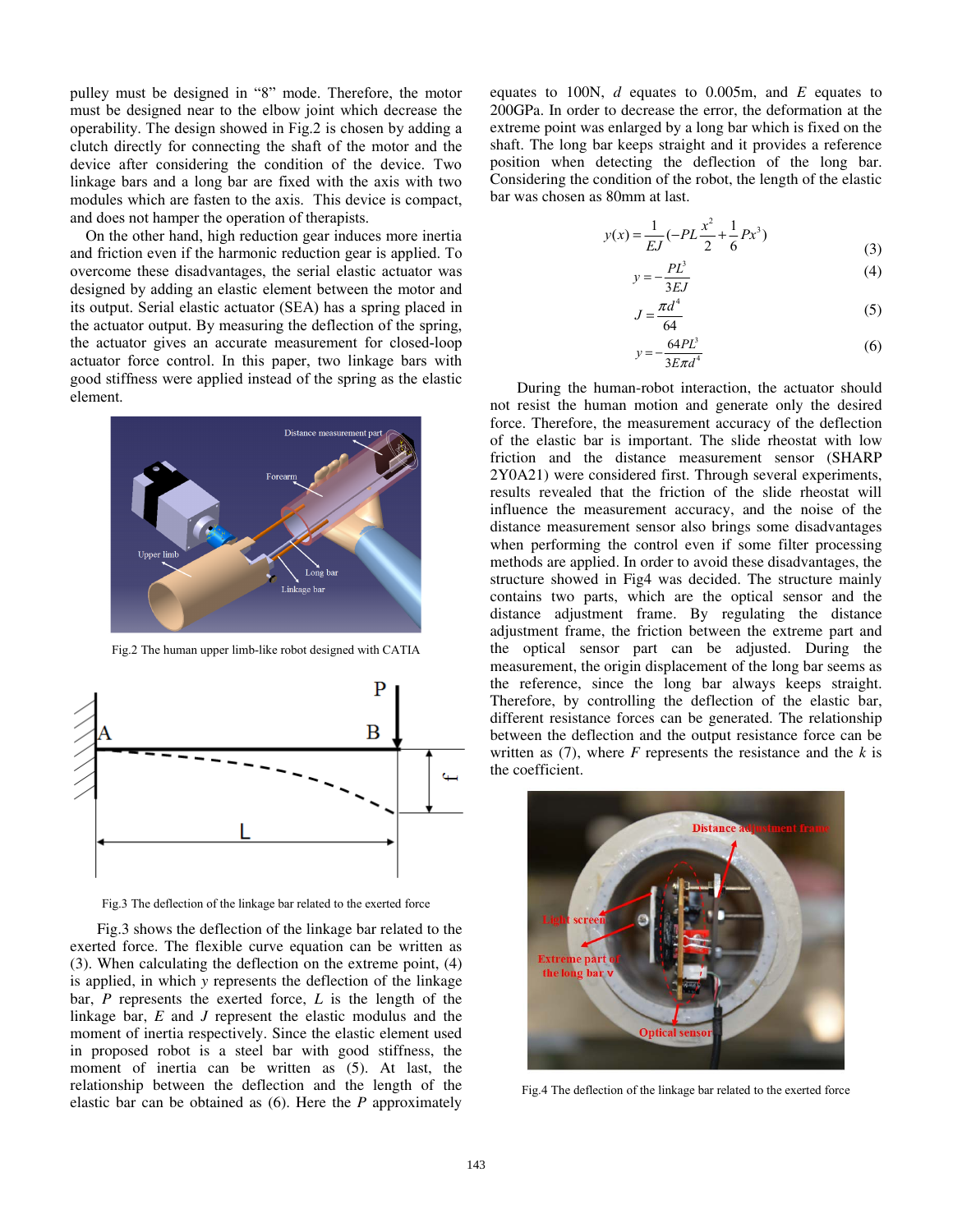$$
F = -k \frac{64PL^3}{3E\pi d^4} \tag{7}
$$

### III. CONTROLLER DESIGN

The control system of the human upper limb-like robot mainly contains two parts, including the upper-computer and low-computer. Upper computer (Windows 7 Professional system with 3.00Hz AMD Processor and 4.00GB RAM) is used for recording the sensor's data, including the optical sensor, force sensor and MTx sensor. Especially, the position data *y* of the optical sensor is sampled with the Window API by the upper-computer and send to the DSP2812 controller. As the Fig.5 shows, the difference between the desired deflection  $y_i$  and the deflection feedback  $y$  recorded with the optical sensor will be sent to the DSP2812 controller. Different resistance forces were realized by setting different thresholds. The resistance generating algorithm can be written from (9) to (11), where the *H* is a threshold,  $f_{p_{WM}}$  represents the frequency used for controlling the speed of stepping motor, and *k* is a coefficient. During the training, the *H* can be changed according the status of stroke patients. However, limiting with the precision of sensors, the structure of the device and the performance of the steeping motor, the range of *H* can only be set within a specified range. As the section II described, several methods were applied for improving the accuracy in our research. First of all, the optical sensor was used for detecting the deflection of the elastic bar for its low noise and high accuracy. The measurement accuracy was also be improved by adding a long bar from the shaft to the extreme part of the robot. Since the long bar keeps straight during the extension and flexion, the long bar can not only provide a reference position, but also enlarge the tiny deflection to an easily measured deflection.



Fig.5 Control diagram for the human upper limb-like robot

$$
\Delta y = y_1 - y \tag{8}
$$

$$
\Delta y < -H, \ \Delta y \cdot k = f_{\text{PWM}} \tag{9}
$$

$$
\left\langle -H \le \Delta y \le H \, , \, f_{\text{PWM}} = 0 \right. \tag{10}
$$

$$
|\Delta y| > H \,, \ \Delta y \cdot k = f_{\text{PWM}} \tag{11}
$$

#### IV. EXPERIMENT AND RESULTS

In order to verify the performance and feasibility of designed robot, several experiments were carried out. The MTx sensor was used for detecting the deflection of the robot's forearm part. In this paper, only the pitch angle was used and recorded with a 100Hz sampling rate through the USB2.0. A strain gauge inside force sensor was used for detecting the resistance force (interaction force), and recorded with a 500Hz sampling rate through the AD module.

 The experiment setup shows in Fig.6. Three thresholds were set in this experiment, including the low resistance, medium resistance, and large resistance. In order to compare the relationship of the forearm deflection and the resistance force, the recorded data were interpolated into the same time length. In Fig.7, the result reveals the relationship between the forearm deflection and the low resistance force. In (12),  $\theta_{\text{pitch}}$ represents the angle detected with the MTx sensor. As (12) shows, the  $\theta_{\text{prior}}$  includes three parts, which are the  $\theta_{\text{elastic}}$ , <sup>θ</sup> *forearm* and <sup>θ</sup>*others* . <sup>θ</sup>*elastic* represents the deflection angle of the elastic bar, which connects the upper limb part and the forearm part.  $\theta_{\text{forearm}}$  represents the rotation angle of the steeping motor, and the  $\theta_{\text{others}}$  represents the deflection caused by the plastic deformation. From the result Fig.7, it can be known that after exerting a small force, the forearm starts to bend until it reach to the threshold set beforehand. After the deflection detected at the extreme part larger than the threshold, the forearm part starts to rotate following the stepping motor until the exerted force removed. Another two experiments were also carried out for verifying the feasibility and performance with different threshold. The results showed in Fig.8 and Fig.9 represent the relationship between the deflection of the forearm and the medium resistance force or high resistance force respectively. Experiment results show that the stability of the proposed system was improved by increasing the threshold value. However, it will induce unstable when a small threshold was chosen. The main reasons are caused by the measurement accuracy of optical sensor and the plastic deformation of the robot. Therefore, the equilibrium position will always change which will influence the control. This can be improved by changing a more advanced sensor or detecting the equilibrium position and then renew it.

$$
\theta_{pitch} = \theta_{elastic} + \theta_{forearm} + \theta_{others}
$$
 (12)



Fig.6 Experimental setup for verifying the resistance force generating